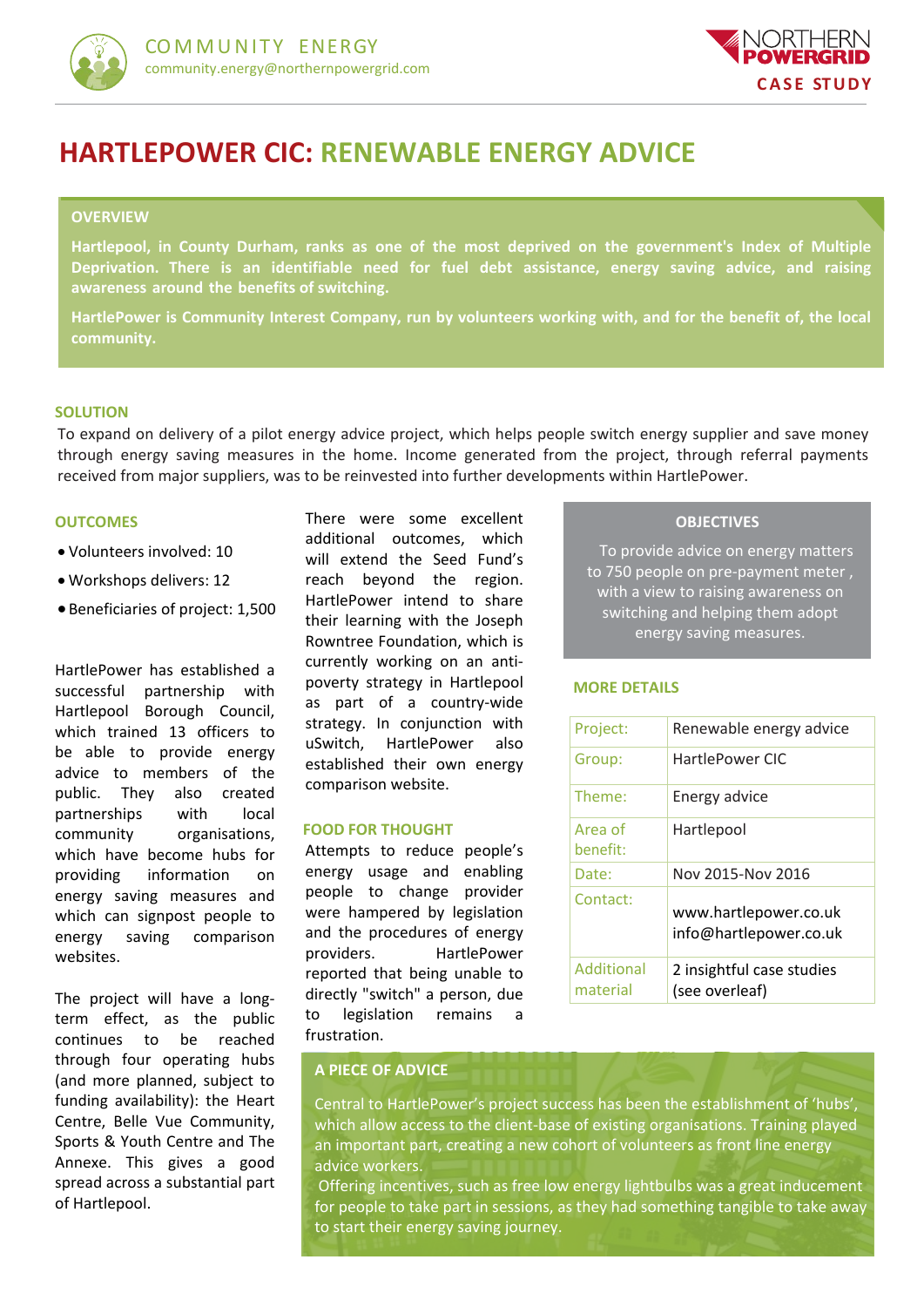

# **Volunteer Case Study for Energy Seed Funding 2016**

**Name of Volunteers:** Mandy Bell

**Organisation:** SMB Training LTD

**Job Title:** Director

**Email:** steve@smbtraining.org.uk

**Telephone:** 01429 728069 Mobile: 07905 616999



SMB Training are based in Hartlepool and deliver mainly deliver Paediatric, Sport, Anaphylaxis and AED courses along with First aid at Work to Hartlepool and the surrounding areas Through Hartlepool carers and the Annexe community centre we are in regular contact with a range of individuals, elderly (Hartlepool carers) and low income (the annexe community centre) and would

approximate that we reach 30 individuals per week, all of which we are able to sign post to Hartlepower C.I.C. for energy advice.

Our emergency first aid for guide dogs course has put us into regular contact with disabled consumers, particularly individuals who are visually impaired and blind. We can train up to 15 individuals per week, again we are able to offer sign posting to Hartlepower C.I.C. to help these individuals get a hold on their energy bills.

We thoroughly enjoyed our training session with Hartlepower and have formed a very productive working relationship.

*Training delivered: 3 rd March 2016 The Annexe, Wharton Terrace HARTLEPOOL CLEVELAND TS24 8NS*